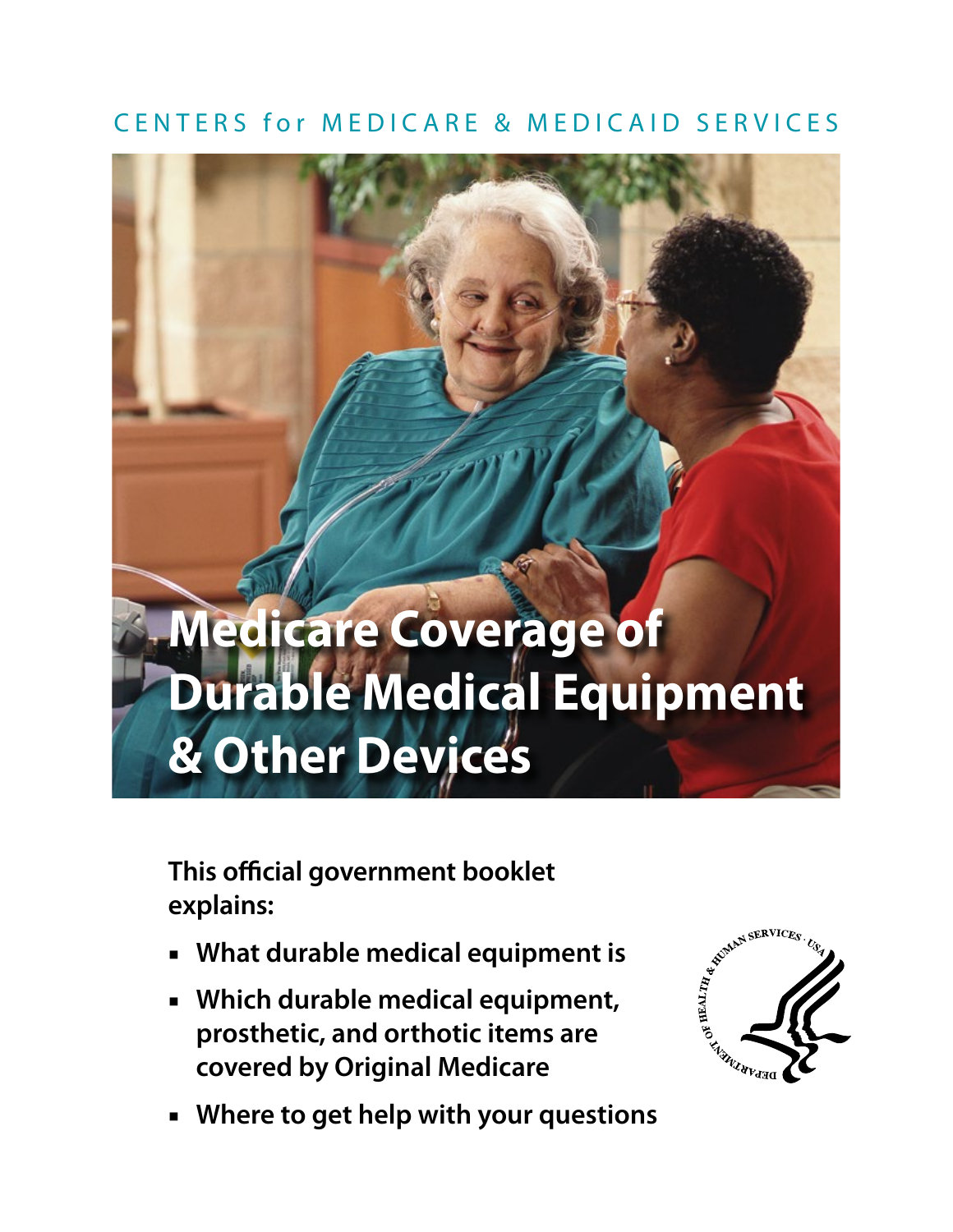# **Does Medicare cover durable medical equipment (DME) or other types of medical equipment?**

This booklet explains [Original Medicare](#page-18-0) coverage of [DME](#page-17-0) and what you might need to pay. DME includes items like:

- Home oxygen equipment
- Hospital beds
- Walkers
- Wheelchairs

This booklet also explains coverage for prosthetic devices (like ostomy supplies, urinary catheters, enteral nutrition, and certain eyeglasses and contact lenses), leg, arm, neck, and back braces ("orthotics"), and artificial legs, arms, and eyes. It's important to know what Medicare covers and what you may need to pay. Talk to your doctor if you think you need some type of DME.

If you have questions about the cost of DME or coverage after reading this booklet, call 1-800-MEDICARE (1-800-633-4227). TTY users can call 1-877-486-2048.

**Note:** The information in this booklet describes the Medicare Program at the time this booklet was printed. Changes may occur after printing. Visit [Medicare.gov,](http://www.medicare.gov) or call 1-800-MEDICARE (1-800-633-4227) to get the most current information. TTY users can call 1-877-486-2048.

"Medicare Coverage of Durable Medical Equipment & Other Devices" isn't a legal document. Official Medicare Program legal guidance is contained in the relevant statutes, regulations, and rulings.

Paid for by the Department of Health & Human Services.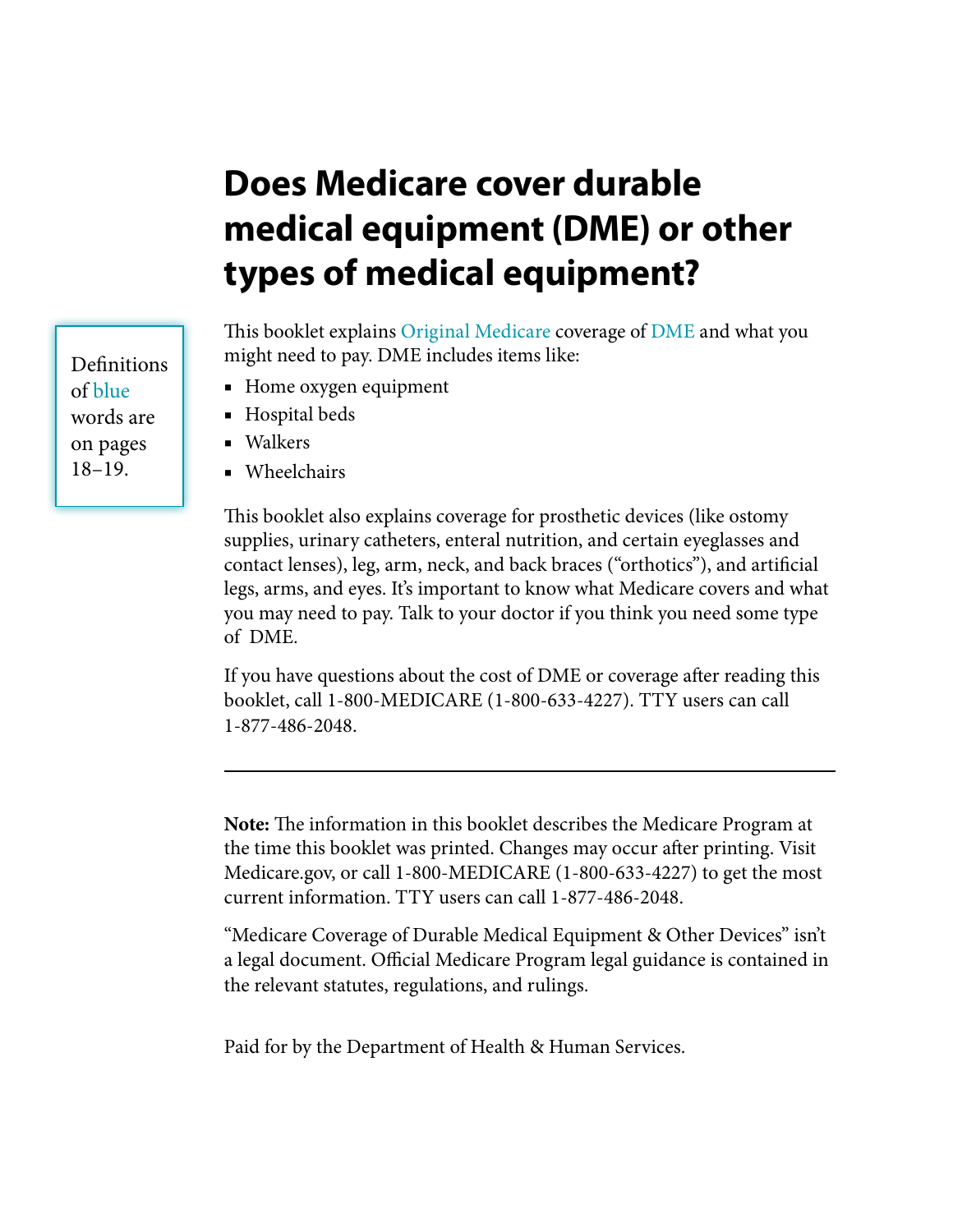### **CMS Accessible Communications**

To help ensure people with disabilities have an equal opportunity to participate in our services, activities, programs, and other benefits, we provide communications in accessible formats. The Centers for Medicare & Medicaid Services (CMS) provides free auxiliary aids and services, including information in accessible formats like Braille, large print, data/audio files, relay services and TTY communications. If you request information in an accessible format from CMS, you won't be disadvantaged by any additional time necessary to provide it. This means you'll get extra time to take any action if there's a delay in fulfilling your request.

To request Medicare or Marketplace information in an accessible format you can:

**1. Call us:**

For Medicare: 1-800-MEDICARE (1-800-633-4227) TTY: 1-877-486-2048

- **2. Email us:** altformatrequest@cms.hhs.gov
- **3. Send us a fax:** 1-844-530-3676
- **4. Send us a letter:**

Centers for Medicare & Medicaid Services Offices of Hearings and Inquiries (OHI) 7500 Security Boulevard, Mail Stop S1-13-25 Baltimore, MD 21244-1850 Attn: Customer Accessibility Resource Staff

Your request should include your name, phone number, type of information you need (if known), and the mailing address where we should send the materials. We may contact you for additional information.

Note: If you're enrolled in a Medicare Advantage Plan or Medicare Prescription Drug Plan, contact your plan to request its information in an accessible format. For Medicaid, contact your State or local Medicaid office.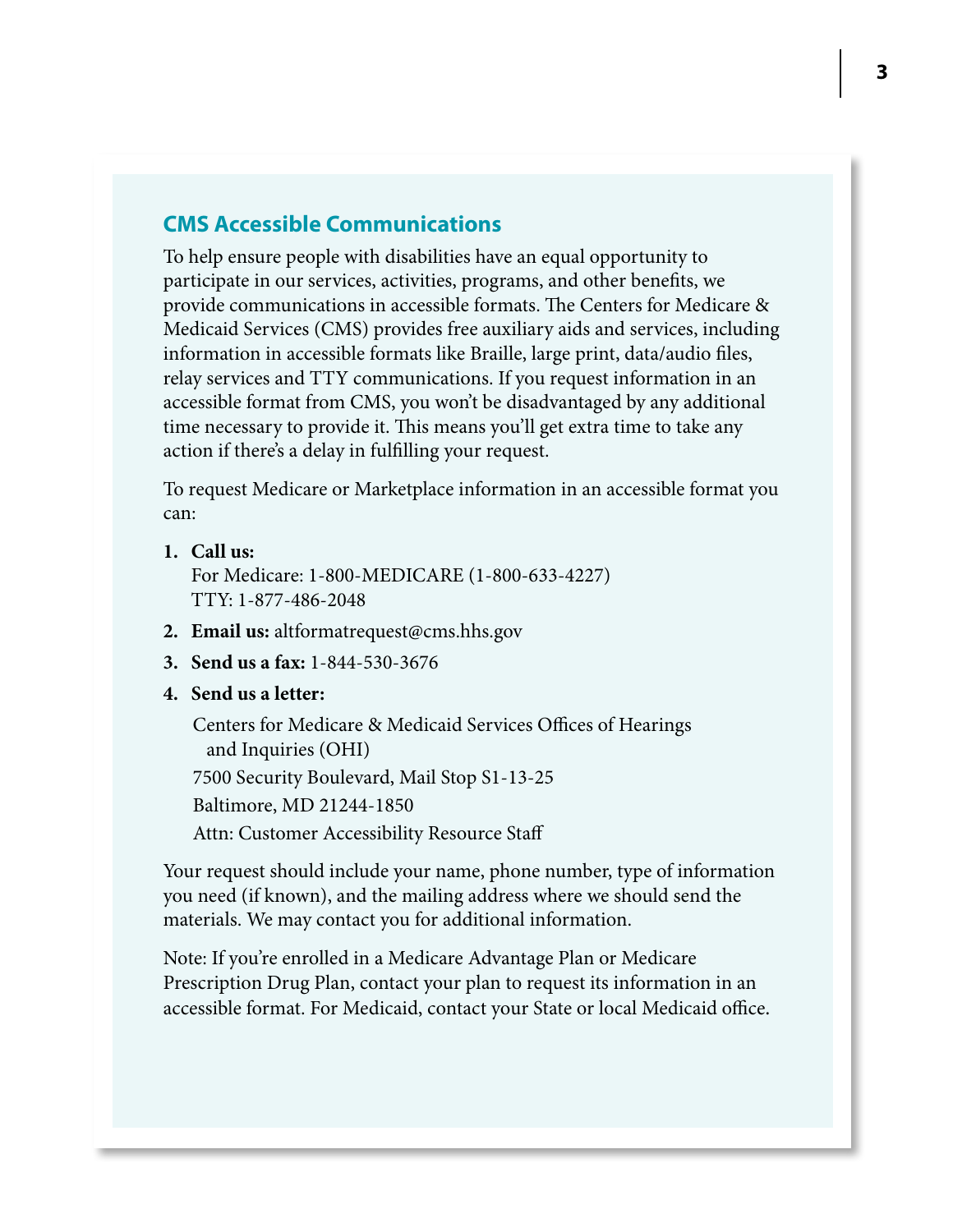### **Nondiscrimination Notice**

The Centers for Medicare & Medicaid Services (CMS) doesn't exclude, deny benefits to, or otherwise discriminate against any person on the basis of race, color, national origin, disability, sex, or age in admission to, participation in, or receipt of the services and benefits under any of its programs and activities, whether carried out by CMS directly or through a contractor or any other entity with which CMS arranges to carry out its programs and activities.

You can contact CMS in any of the ways included in this notice if you have any concerns about getting information in a format that you can use.

You may also file a complaint if you think you've been subjected to discrimination in a CMS program or activity, including experiencing issues with getting information in an accessible format from any Medicare Advantage Plan, Medicare Prescription Drug Plan, State or local Medicaid office, or Marketplace Qualified Health Plans. There are three ways to file a complaint with the U.S. Department of Health and Human Services, Office for Civil Rights:

**1. Online:**

[hhs.gov/civil-rights/filing-a-complaint/complaint-process/index.html](http://hhs.gov/civil-rights/filing-a-complaint/complaint-process/index.html).

**2. By phone:**

Call 1-800-368-1019. TDD user can call 1-800-537-7697.

**3. In writing:** Send information about your complaint to:

Office for Civil Rights U.S. Department of Health and Human Services 200 Independence Avenue, SW Room 509F, HHH Building Washington, D.C. 20201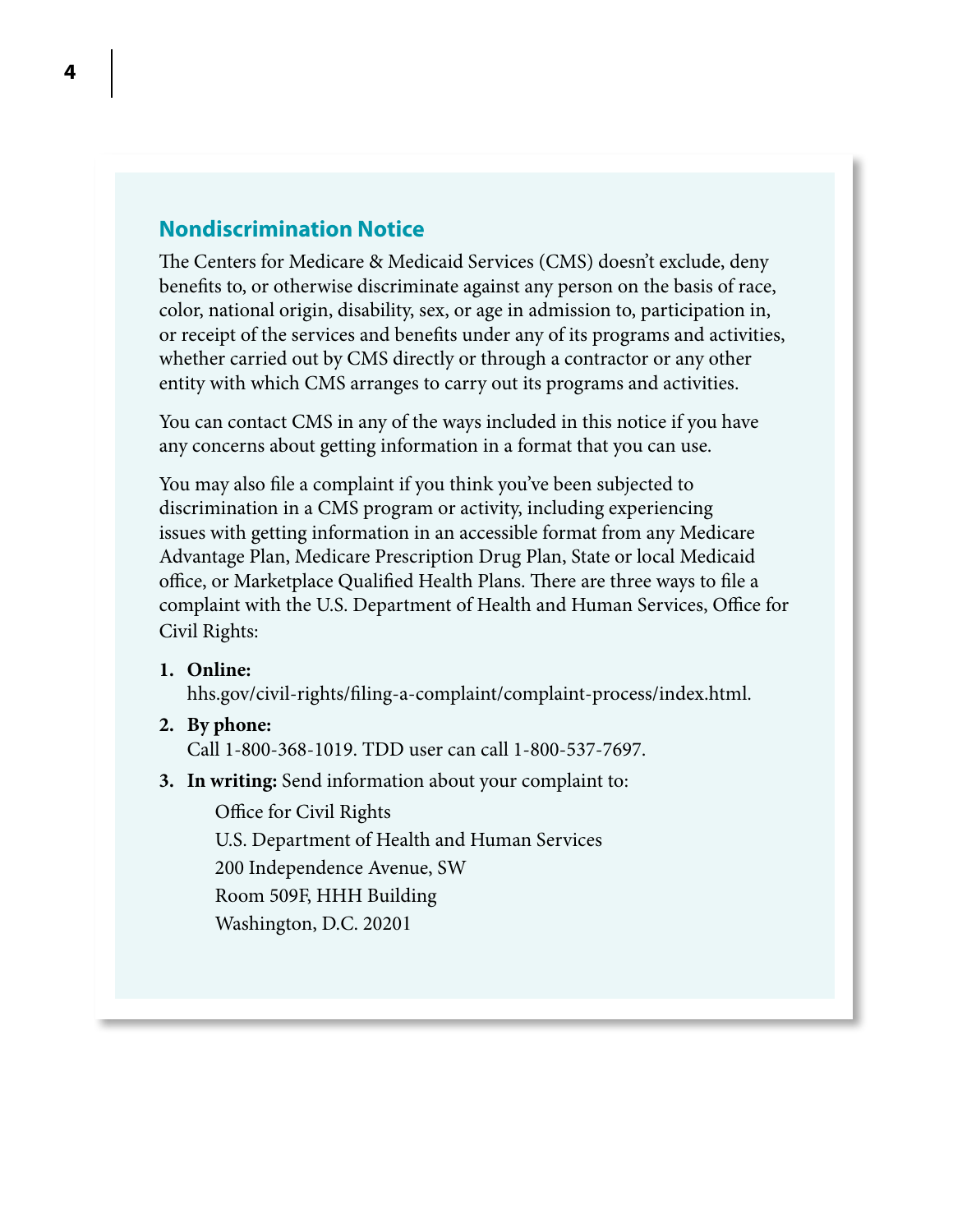# **What's durable medical equipment (DME)?**

DME is reusable medical equipment, like walkers, wheelchairs, or hospital beds.

# **If I have Medicare, can I get DME?**

Anyone who has Medicare Part B (Medical Insurance) can get DME as long as the equipment is [medically necessary](#page-17-1).

# **When does Original Medicare cover DME?**

Part B covers DME when your doctor or other health care provider (like a nurse practitioner, physician assistant, or clinical nurse specialist) prescribes it for you to use in your home. A hospital or nursing home that's providing you with Medicare-covered care can't qualify as your "home" in this situation. However, a long-term care facility can qualify as your home.

**Note:** If you're in a [skilled nursing facility \(SNF\)](#page-18-1) as part of a stay covered under [Medicare Part A \(Hospital Insurance\)](#page-18-2), the facility is responsible for providing any DME you need while you're in the facility for up to 100 days.

# **What if I need DME and I'm in a Medicare Advantage Plan?**

[Medicare Advantage Plans](#page-17-2) must cover the same medically necessary items and services as Original Medicare (Parts A and B). Your specific costs will depend on which Medicare Advantage Plan you have.

If you're in a Medicare Advantage Plan and you need DME, call your Medicare Advantage Plan's primary care provider to find out if your plan will provide the DME. If your Medicare Advantage Plan won't cover a DME item or service that you believe you need, you can appeal your Medicare Advantage Plan's denial of coverage and get an independent review of your request for coverage. You can also find a description of your Medicare Advantage Plan cost-sharing obligation for all Medicare covered services, including supplemental benefits offered by your Medicare Advantage Plan, in its "Evidence of Coverage" document.

If you're getting home care or using medical equipment and you choose to join a new Medicare Advantage Plan, you should call your new primary care provider as soon as possible to make sure they will continue to cover any Medicare DME items or services you're using.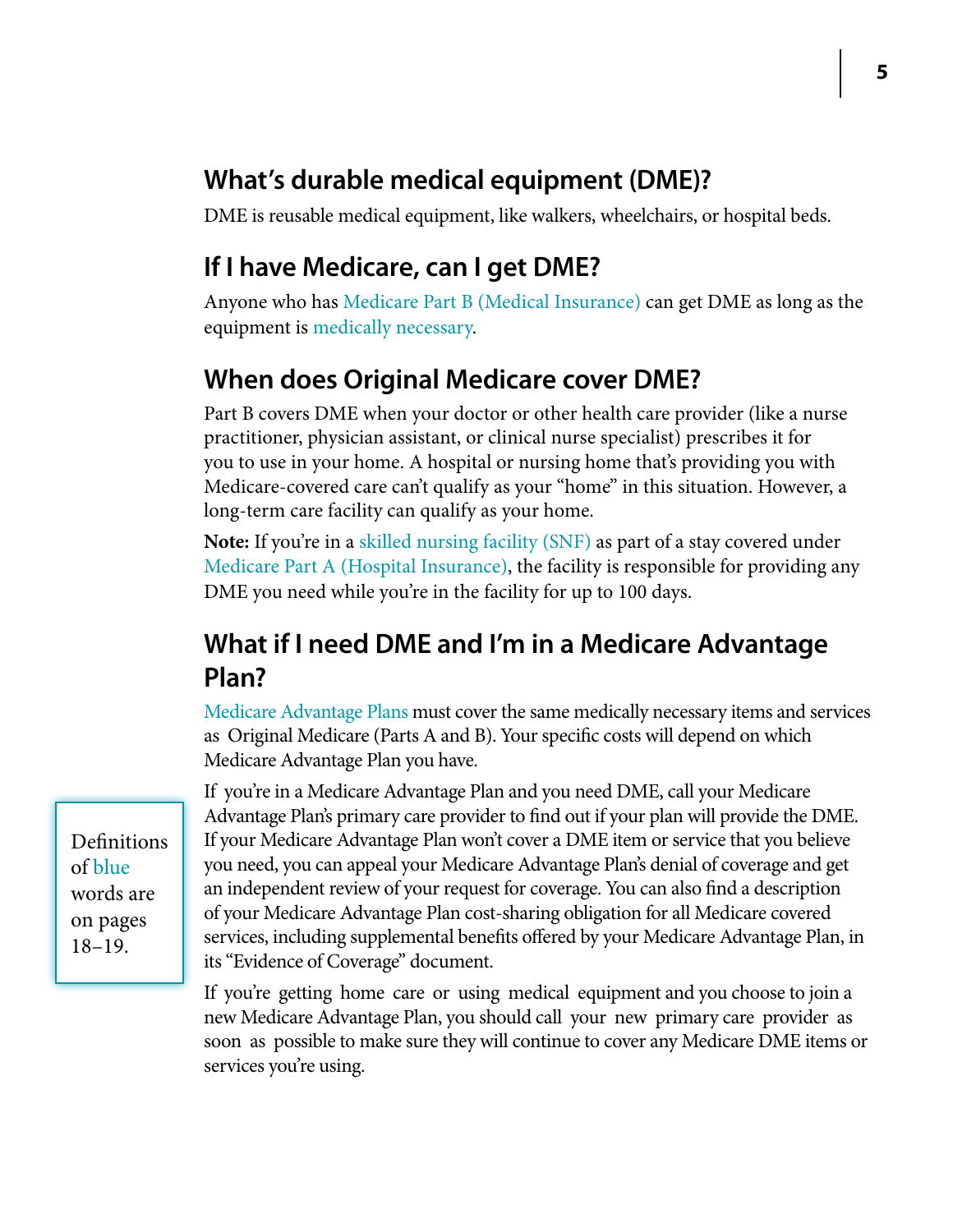**Note:** If your plan leaves Medicare and you're using medical equipment like oxygen or a wheelchair, call the phone number on your [Medicare Advantage Plan](#page-17-2) card and ask about DME coverage options. They can tell you how to get care under [Original Medicare](#page-18-0) or a new Medicare Advantage Plan.

# **If I have Original Medicare, how do I get the DME I need?**

If you need DME in your home, your doctor or treating provider (like a nurse practitioner, physician assistant, or clinical nurse specialist) must prescribe the type of equipment you need by filling out an order. For some equipment, Medicare may also require your doctor to provide additional information documenting your medical need for the equipment. Your supplier will work to make sure your doctor submits all required information to Medicare. If your needs and/or condition changes, your doctor must complete and submit a new, updated order.

**Medicare only covers DME if you get it from a supplier enrolled in Medicare.** This means that the supplier has been approved by Medicare and has a Medicare supplier number.

### **Durable Medical Equipment, Prosthetics, Orthotics, and Supplies (DMEPOS) Competitive Bidding Program**

Starting January 1, 2021, if you live in or visit a competitive bidding area and need a DMEPOS item included in the DMEPOS Competitive Bidding Program, you generally must use specific suppliers called "contract suppliers," if you want Medicare to help pay for the item. Contract suppliers are required to provide the item to you and accept assignment as a term of their contract with Medicare.

Visit [Medicare.gov/supplierdirectory](http://Medicare.gov/supplierdirectory) to see if you live in a competitive bidding area, or to find suppliers who accept assignment. You can also call 1-800-MEDICARE (1-800-633-4227). TTY users can call 1-877-486-2048. You can also call 1-800-MEDICARE if you're having problems with your DME supplier, or you need to file a complaint.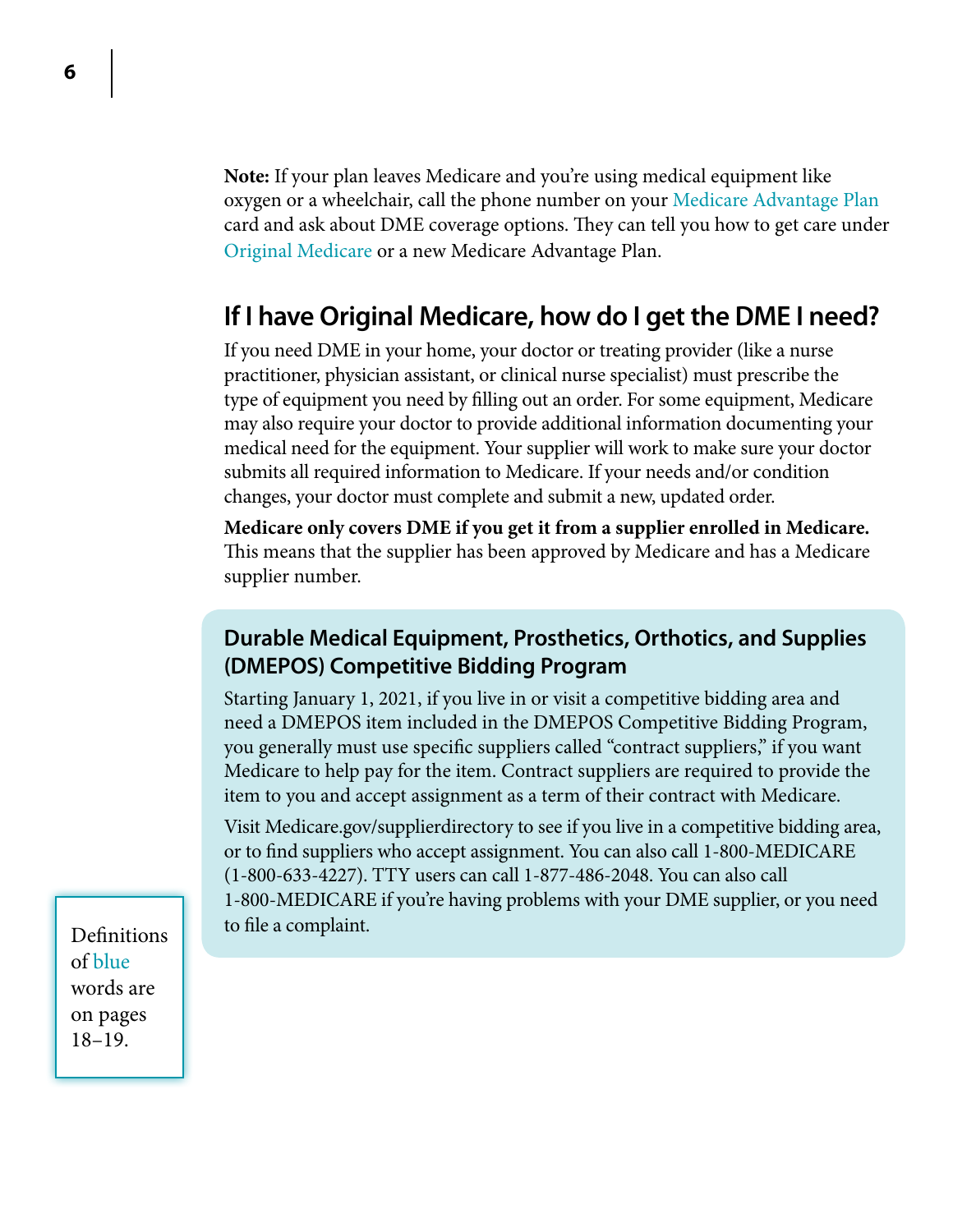# **What questions could I ask when I'm looking for a supplier?**

Asking questions like these may help you when you're choosing a supplier:

- Are you a Medicare-enrolled supplier?
- Do you accept Medicare [assignment?](#page-17-3)
- If not, will you consider assignment in my case?
- If not, what's your non-assignment charge?
- Will you bill Medicare for me?

A supplier enrolled in Medicare must meet strict standards to qualify for a Medicare supplier number. **If your supplier doesn't have a supplier number, Medicare won't pay your claim**, even if your supplier is a large chain or department store that sells more than just DME.

# **Does Medicare cover power wheelchairs & scooters?**

For Medicare to cover a power wheelchair or scooter, your doctor must state that you need it because of your medical condition. Medicare won't cover a power wheelchair or scooter that you only need and use outside of the home.

Most suppliers who work with Medicare are honest. However, there are a few who aren't. For example, some suppliers of medical equipment try to cheat Medicare by offering expensive power wheelchairs and scooters to people who don't qualify for these items.

For more information about Medicare's coverage of power wheelchairs or scooters, visit [Medicare.gov/coverage/wheelchairs-scooters](http://Medicare.gov/coverage/wheelchairs-scooters) or call 1-800-MEDICARE (1-800-633-4227). TTY users can call 1-877-486-2048.

# **What if my equipment needs maintenance or repairs?**

It's important to know how to get maintenance and repairs for your durable medical equipment.

- If you **own** your equipment, the supplier who sold it to you isn't required to repair it. To find a supplier who may be able to maintain or repair your equipment, visit [Medicare.gov/supplierdirectory.](http://Medicare.gov/supplierdirectory)
- If you **rent** equipment, your supplier must maintain and repair the equipment and keep it in good working order at all times. Your supplier must answer your calls and service, repair, or replace rented equipment whenever necessary. If your supplier doesn't respond to your requests, call 1-800-MEDICARE.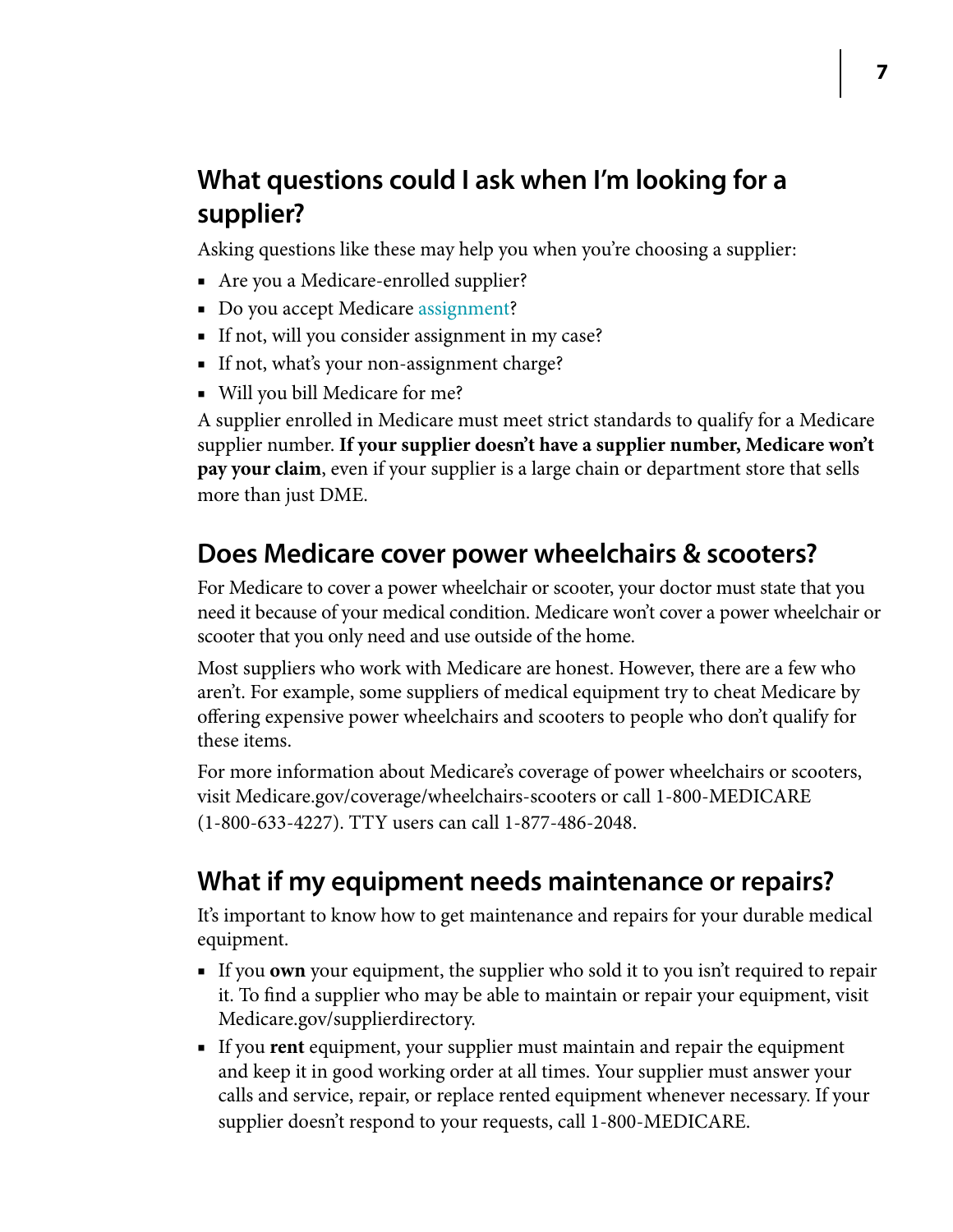# **What if my equipment or supplies are lost or damaged in a disaster or emergency?**

If [Original Medicare](#page-18-0) already paid for [durable medical equipment \(DME\)](#page-17-0) or supplies lost or damaged due to an emergency or disaster:

- In certain cases, Medicare will cover the cost to replace your equipment or supplies.
- Generally, Medicare will also cover the cost of loaned equipment for items (like wheelchairs) during the time your equipment is being repaired.

If you're in a [Medicare Advantage Plan](#page-17-2) or other [Medicare health plan,](#page-18-3) contact your plan directly to find out how it replaces DME or supplies lost or damaged in an emergency or disaster.

You can also call 1-800-MEDICARE (1-800-633-4227) to get more information about how to replace your equipment or supplies. TTY users can call 1-877-486-2048.

# **What's covered, & how much does it cost?**

See pages 9–11 for some of the items Medicare covers and how much you have to pay for these items. This list doesn't include all covered durable medical equipment (DME). For questions about whether Medicare covers a particular item, visit [Medicare.gov](http://www.Medicare.gov) or call 1-800-MEDICARE. If you have a [Medigap policy](#page-18-4), it may help cover some of the costs listed on pages 9–11.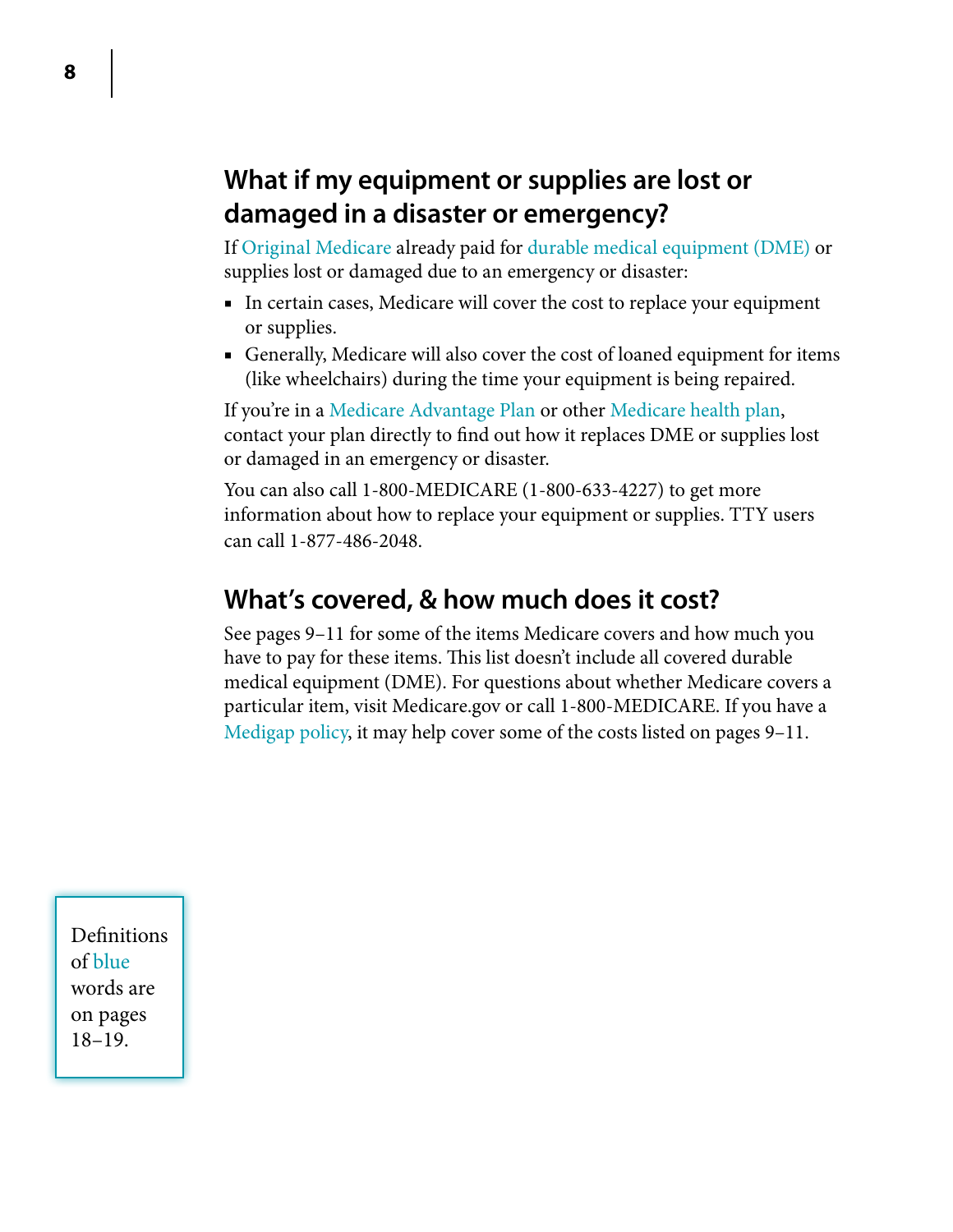# **Durable medical equipment (DME)**

### **What Medicare covers**

- Pressure-reducing beds, mattresses, and mattress overlays used to prevent bed sores
- Blood sugar monitors
- Blood sugar (glucose) test strips
- Canes (however, white canes for the blind aren't covered)
- Commode chairs
- Continuous passive motion (CPM) machines
- Crutches
- Hospital beds
- Infusion pumps and supplies (when necessary to administer certain drugs)
- Manual wheelchairs and power mobility devices (power wheelchairs or scooters needed for use inside the home)
- Nebulizers and some nebulizer medications (if reasonable and necessary)
- Oxygen equipment and accessories
- [Patient lifts](#page-18-1) (a medical device used to lift you from a bed or wheelchair)
- Sleep apnea and Continuous Positive Airway Pressure (CPAP) devices and accessories
- Suction pumps
- Traction equipment
- Walkers

### **What you pay**

Generally, you pay 20% of the [Medicare-approved amount](#page-18-5) after you pay your Part B [deductible](#page-17-4) for the year. Medicare pays the other 80%. The Medicare-approved amount is the lower of the actual charge for the item or the fee Medicare sets for the item.

However, the amount you pay may vary because Medicare pays for different kinds of DME in different ways. You may be able to rent or buy the equipment.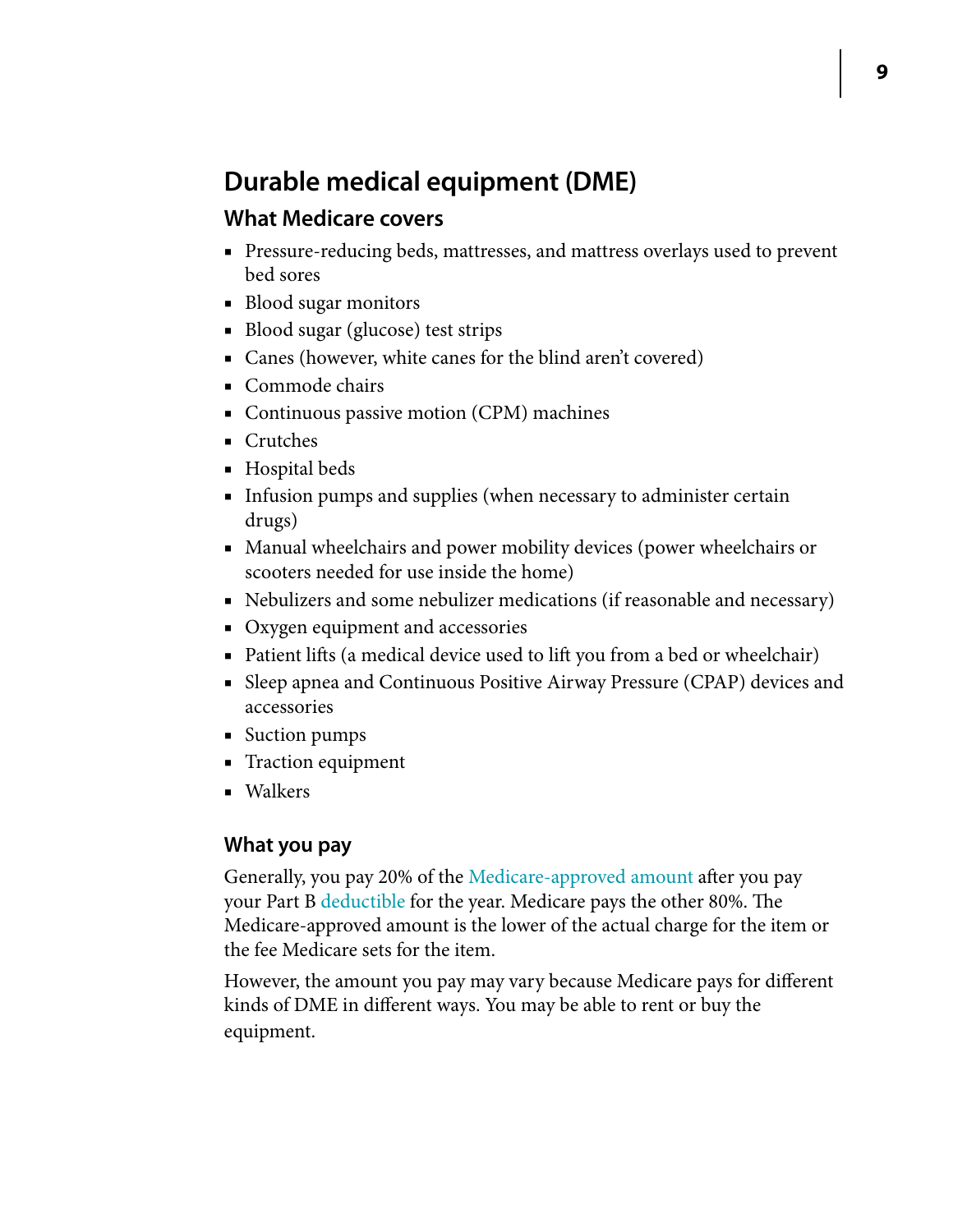## **Prosthetic & orthotic items**

### **What Medicare covers**

- Arm, leg, back, and neck braces (orthotics)
- Artificial limbs and eyes
- Breast prostheses (including a mastectomy bra) after a mastectomy
- Ostomy bags and certain related supplies
- Urological supplies
- Therapeutic shoes or inserts for people with diabetes who have severe diabetic foot disease.

The doctor who treats your diabetes must certify your need for therapeutic shoes or inserts. A podiatrist or other qualified doctor must prescribe the shoes and inserts. A doctor or other qualified individual (like a pedorthist, orthotist, or prosthetist) must fit and provide the shoes. Part B covers the furnishing and fitting of either one pair of custom-molded shoes and inserts or one pair of extra-depth shoes each calendar year. Medicare also covers 2 additional pairs of inserts each calendar year for custom-molded shoes and 3 pairs of inserts each calendar year for extra-depth shoes. Medicare may cover shoe modifications instead of inserts.

### **What you pay**

You pay 20% of the [Medicare-approved amount](#page-18-5) after you pay your Part B [deductible](#page-17-4) for the year. Medicare pays the other 80%. These amounts may be different if the supplier doesn't accept [assignment](#page-17-3). See [page 12](#page-11-0).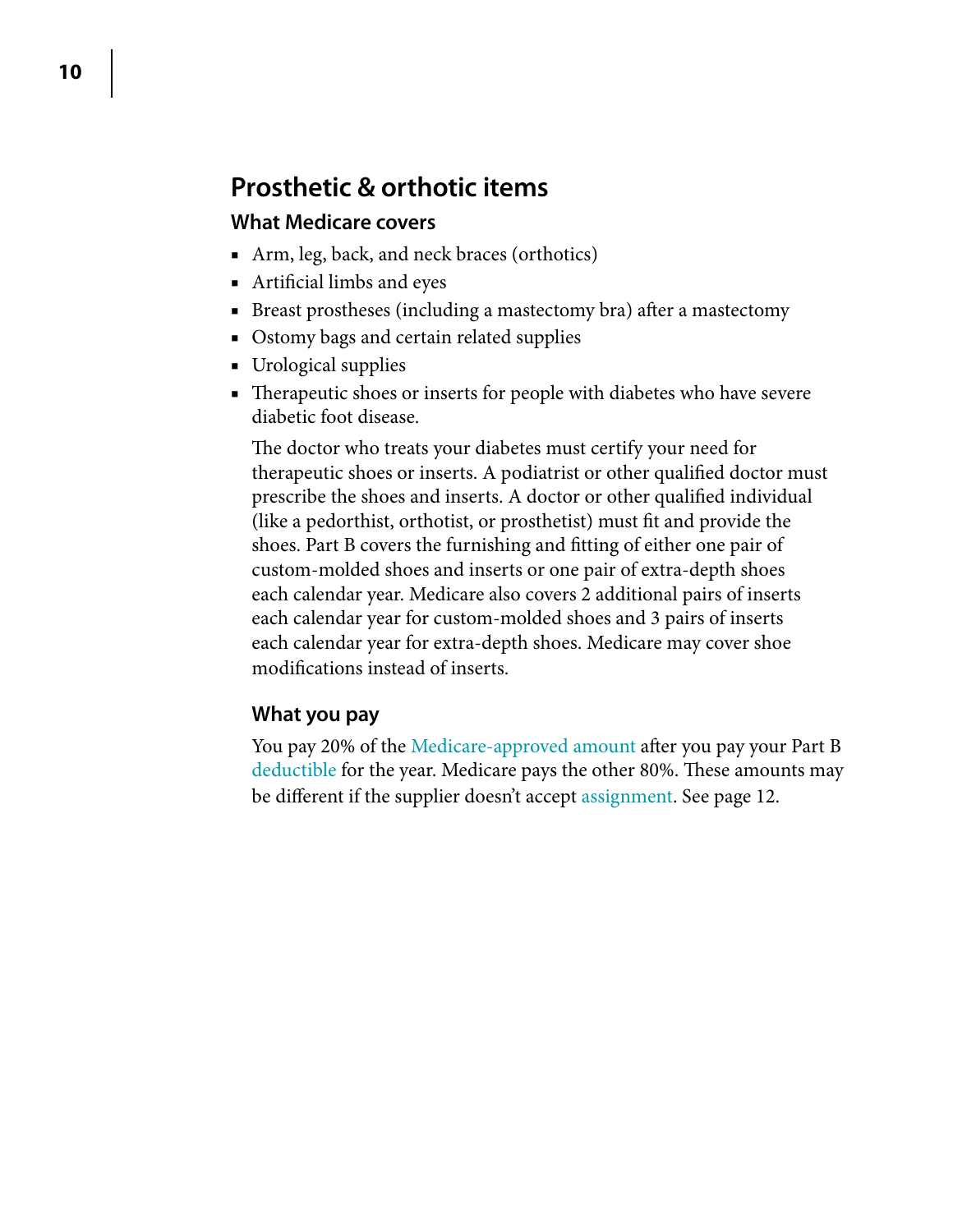# **Corrective lenses**

### **What Medicare covers**

Prosthetic lenses

- Cataract glasses (for Aphakia or absence of the lens of the eye)
- Conventional glasses or contact lenses after surgery with insertion of an intraocular lens
- Intraocular lenses

**Important:** Only standard frames are covered. Medicare will only pay for contact lenses or eyeglasses provided by a supplier enrolled in Medicare, no matter who submits the claim (you or your supplier).

### **What you pay**

You're covered for one pair of eyeglasses or contact lenses after each cataract surgery with an intraocular lens. You pay 20% of the [Medicare-approved](#page-18-5)  [amount](#page-18-5) after you pay the Part B [deductible](#page-17-4) for the year. Medicare pays the other 80%. Costs may be different if the supplier doesn't accept [assignment.](#page-17-3) See [page 1](#page-11-0)2. If you want to upgrade the frames, you pay any additional cost.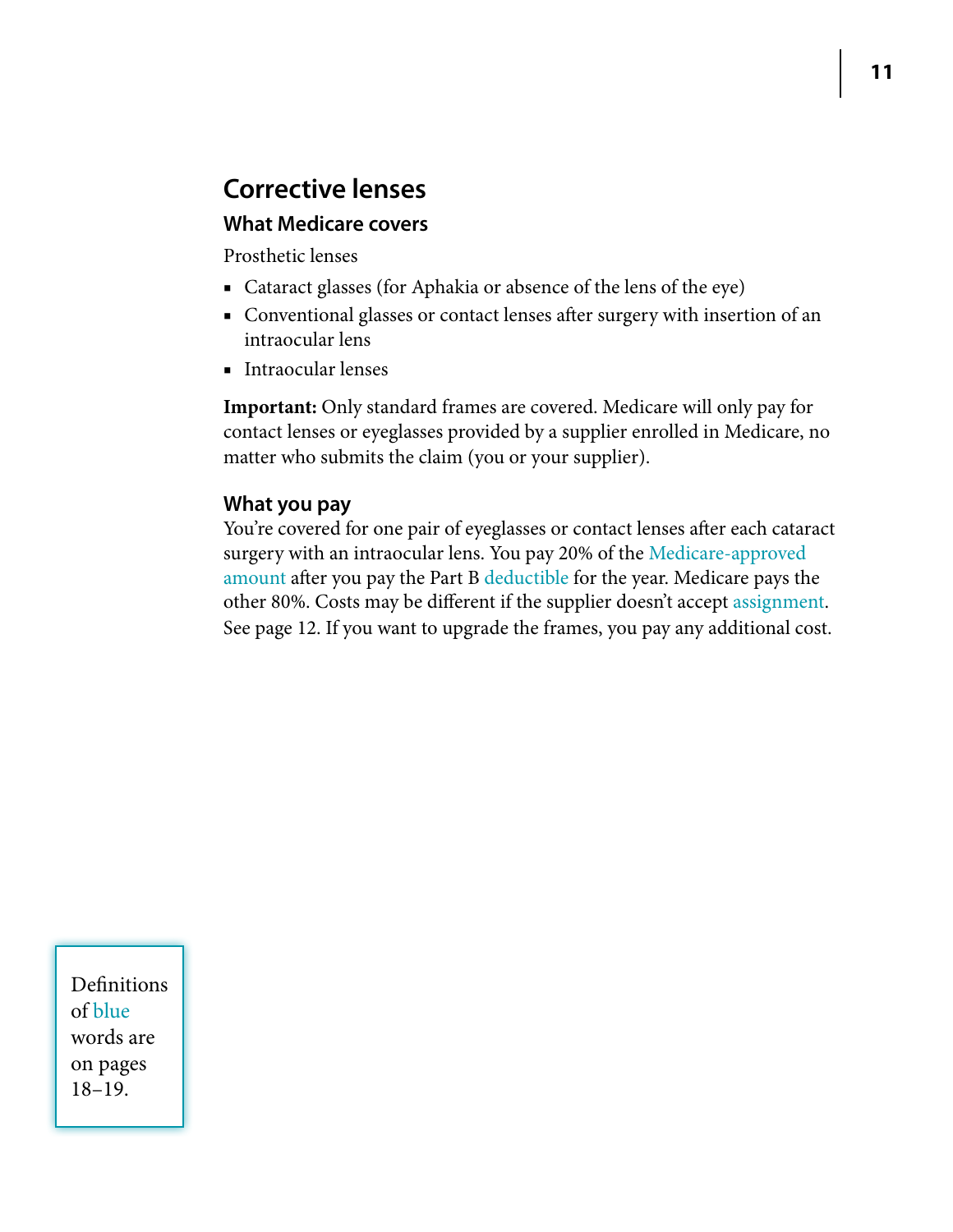# <span id="page-11-0"></span>**What's assignment?**

Assignment means that your doctor, provider, or supplier agrees (or is required by law) to accept the [Medicare-approved amount](#page-18-5) as full payment for covered services.

If your doctor, provider, or supplier accepts assignment:

- Your out-of-pocket costs may be less.
- They agree to charge you only the Medicare [deductible](#page-17-4) and [coinsurance](#page-17-5) amount and usually wait for Medicare to pay its share before asking you to pay your share.
- They have to submit your claim directly to Medicare and can't charge you for submitting the claim.

Some providers haven't agreed and aren't required by law to accept assignment for all Medicare-covered services, but they can still choose to accept assignment for individual services. The providers who haven't agreed to accept assignment for all services are called "non-participating." You might have to pay more for their services if they don't accept assignment for the care they provide to you.

# **How will I know if I can buy DME or whether Medicare will only pay for me to rent it?**

If your supplier is a Medicare-enrolled supplier, they'll know if Medicare allows you to buy a particular kind of DME, or just pays for you to rent it. Medicare pays for most DME on a rental basis. Medicare only buys inexpensive or routinely bought items, like canes, walkers, and blood sugar monitors, or complex rehabilitative power wheelchairs. For some more expensive equipment, like wheelchairs and hospital beds, Medicare pays to rent the item for 13 months of continuous use. Once the 13th month of rental ends, the supplier must transfer ownership of the equipment to you.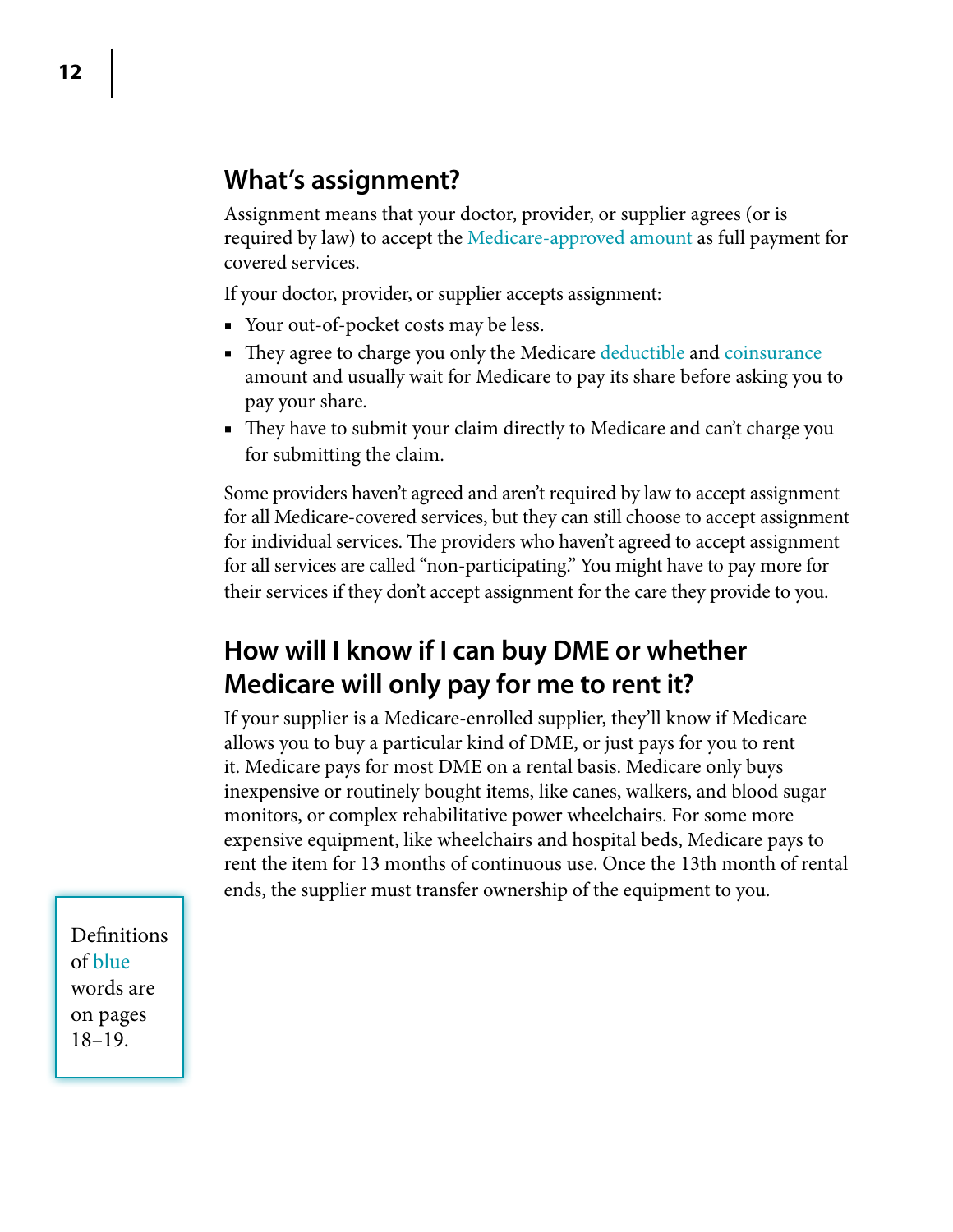### **Buying equipment**

If you **own** Medicare-covered DME and other devices, Medicare may also cover repairs and replacement parts. Medicare will pay 80% of the [Medicare-approved](#page-18-5)  [amount](#page-18-5) (up to the cost of replacing the item) for repairs. You pay the other 20%. Your costs may be higher if the supplier doesn't accept [assignment](#page-17-3).

**Note:** The equipment you buy may be replaced if it's lost, stolen, damaged beyond repair, or used for more than the reasonable useful lifetime of the equipment, which is generally 5 years from the date you start using the item.

### **Renting equipment**

If you **rent** DME and other devices, Medicare makes monthly payments for use of the equipment. The rules for how long monthly payments continue vary based on the type of equipment. Total rental payments for inexpensive or routinely bought items are limited to the fee Medicare sets to buy the item. If you'll need these items for more than a few months, you may decide to buy these items rather than rent them. Monthly payments for frequently serviced items, like ventilators, are made as long as the equipment is [medically necessary.](#page-17-1) You pay 20% of the Medicare-approved amount after you pay your Part B [deductible](#page-17-4) for the year. Medicare pays the other 80%.

The supplier will pick up the equipment when you no longer need it. Any costs for repairs or replacement parts for the rented equipment are the supplier's responsibility. The supplier will also pick up the rented equipment if it needs repairs. You don't have to bring the rented equipment back to the supplier.

# **Do I need to tell my supplier if my needs change?**

There are times when you may need to tell your supplier about changes in your life that will affect how and when you get your durable medical equipment. Let your supplier know if:

- You're changing insurance companies.
- You're changing doctors.
- You're in the hospital or will soon be admitted to the hospital.
- You're in a nursing home or will soon be admitted to a nursing home.
- You're traveling.
- You're moving.
- You or your secondary contact have changed your phone number.

If you use oxygen and you'll need a portable oxygen concentrator (POC) for travel, let your supplier know weeks in advance.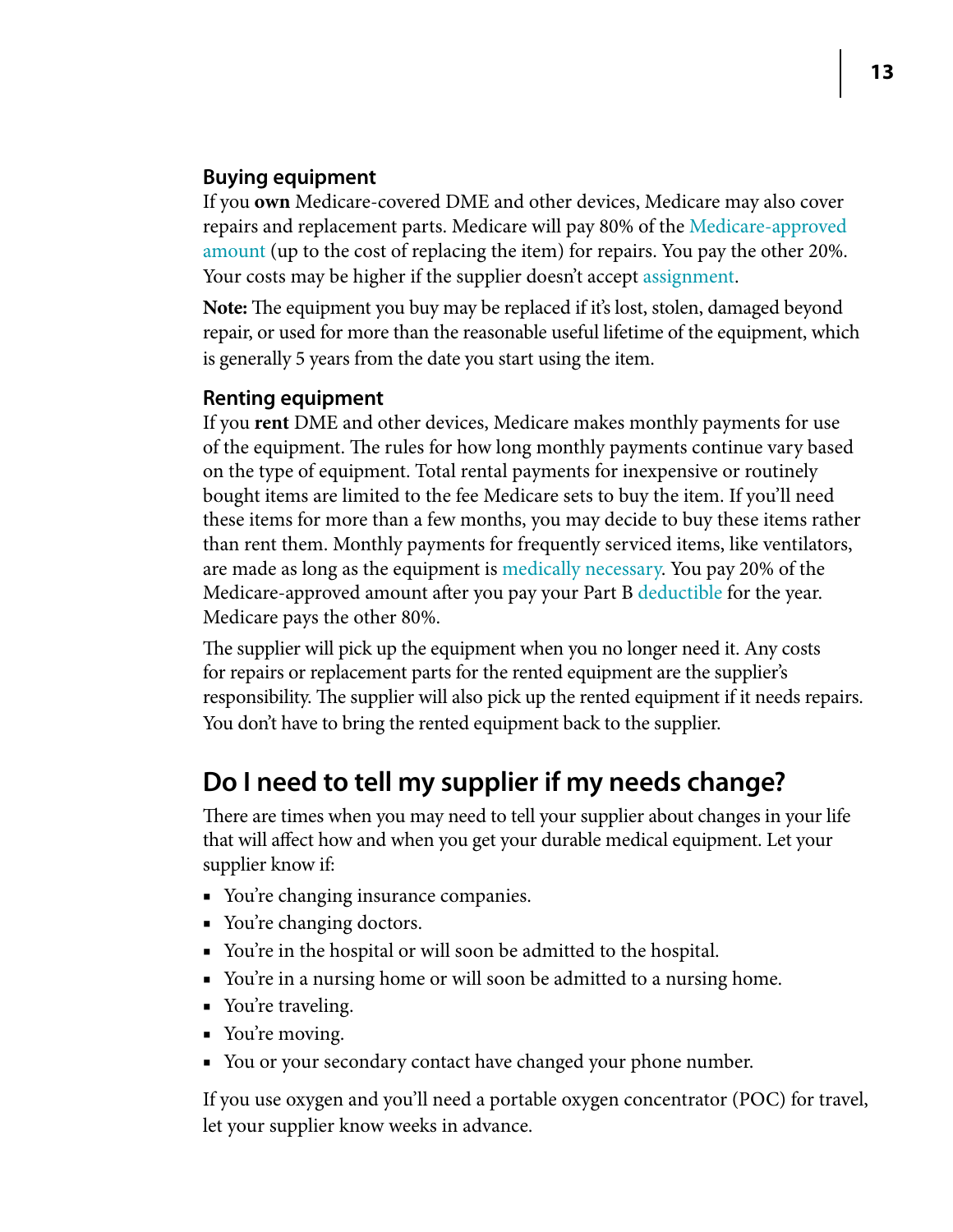# **How does Medicare pay the supplier for oxygen equipment & related supplies?**

If you have Medicare and use oxygen, you can rent oxygen equipment from a supplier for as long as you have a medical need, but payments for the equipment stop after 36 months of continuous use. After 36 months, your supplier must continue to provide oxygen equipment and related supplies for an additional 24 months. Your supplier must provide equipment and supplies for up to a total of 5 years, as long as you have a medical need for oxygen.

# **What do I pay the supplier? What does the rental payment cover?**

The monthly rental payments to the supplier cover your oxygen equipment, and any supplies and accessories, like tubing or a mouthpiece, oxygen contents, maintenance, servicing, and repairs. If you use portable oxygen equipment, there's a separate monthly payment made in addition to the general monthly payment, which also ends after 36 months. In both cases, you pay 20% of the [Medicare-approved amount](#page-18-5) after you pay your Part B [deductible](#page-17-4) for the year. Medicare pays the other 80%.

# **What happens with my oxygen equipment & related services after the 36 months of rental payments?**

Your supplier must continue to maintain the oxygen equipment (in good working order) and provide the equipment and any necessary supplies and accessories, as long as you need it until the 5-year period ends. The supplier can't charge you for performing these services.

If you use oxygen tanks or cylinders that need delivery of gaseous or liquid oxygen contents, Medicare will continue to pay each month for the delivery of contents after the 36-month rental period. The supplier that delivers this equipment to you in the last month of the 36-month rental period must provide these items, as long as you medically need them, up to 5 years. The supplier owns the equipment during the entire 5-year period.

If you use either an oxygen concentrator or equipment used to fill portable tanks in your home, you may have to pay a maintenance and servicing payment every 6 months if the supplier comes to your house to inspect and service the equipment. The supplier can't charge you for this service unless they come to your home to inspect and service the equipment.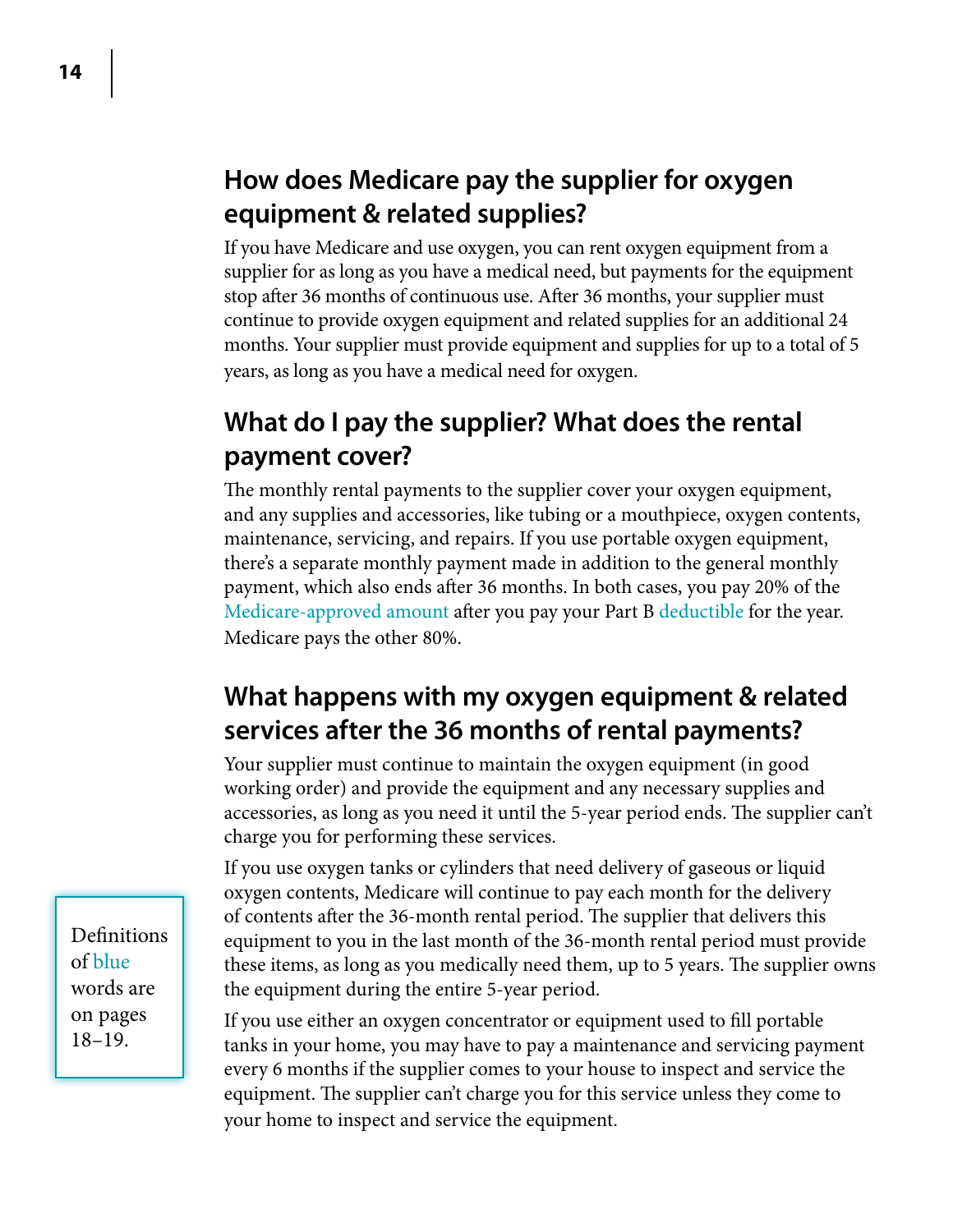# **What happens to my oxygen equipment after 5 years?**

If your medical need continues past the 5-year period, your supplier no longer has to continue providing your oxygen and oxygen equipment, and you may choose to get replacement equipment from any Medicare-enrolled supplier. A new 36-month payment period and 5-year supplier obligation period starts once the old 5-year period ends for your new oxygen and oxygen equipment.

# **My oxygen equipment doesn't allow me to move around like I want to inside and/or outside my home. What should I do?**

If your doctor determines that your oxygen equipment doesn't meet your needs, he or she may notify the oxygen supplier with a new letter of medical necessity. The letter should explain your mobility needs both inside and outside your home. If you switch from using stationary oxygen to portable oxygen, a new 36-month payment period and a new 5-year supplier obligation period begins once the 5-year contract for the stationary oxygen expires.

# **What happens if the equipment I have is no longer effective for me?**

If your doctor decides that your oxygen equipment is no longer effective for you, he or she may notify the oxygen supplier with a new letter of medical necessity for different equipment. The oxygen supplier must give you equipment that fits your needs.

# **What if my oxygen supplier tells me they'll no longer provide liquid oxygen?**

If your supplier tells you they'll no longer provide your prescribed therapy, and you haven't completed your 5-year contract, you can:

- Get the oxygen supplier to put their intentions in writing.
- Call 1-800-MEDICARE (1-800-633-4227) to file a complaint. TTY users can call 1-877-486-2048.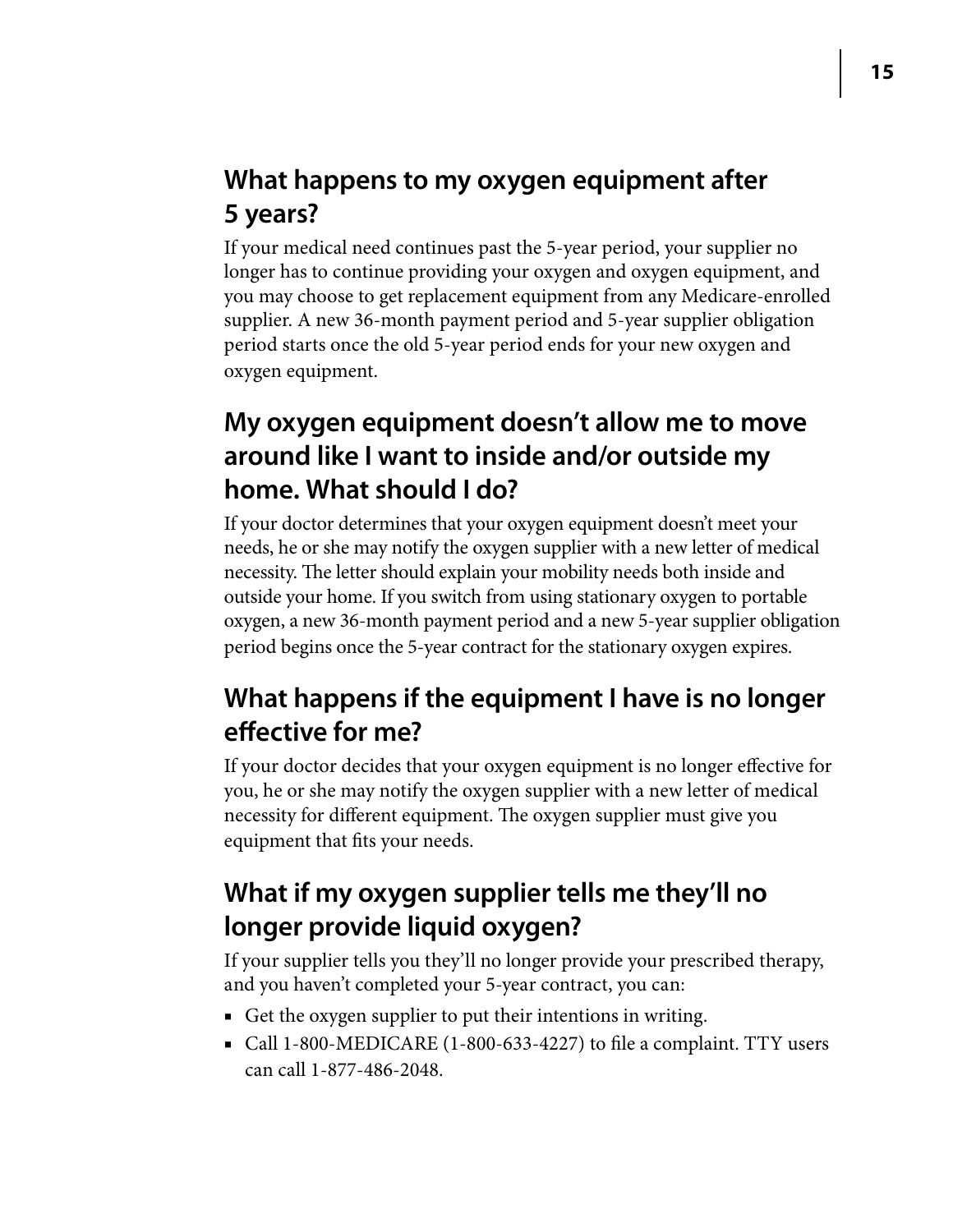# **Can my oxygen supplier decide to change the terms of my contract for my equipment or the number of tanks I get each month?**

Your supplier can't change the type of equipment or number of tank refills you get unless your doctor orders a change. Your oxygen supplier must provide all your oxygen equipment and supplies, including all necessary tank refills.

# **If I travel by plane, is my oxygen supplier required to provide a portable oxygen concentrator?**

Your oxygen supplier isn't required to give you an airline-approved portable oxygen concentrator, and Medicare won't pay for any oxygen related to air travel. You may be able to rent a portable oxygen concentrator from your supplier if you give them several weeks' notice before your travel date. Also, rentals are available through online companies that work with most airlines. These companies can give the documentation needed for your travel.

# **What if I'm away from home for an extended period or I move to another area during the 36-month period?**

If you travel away from home for an extended period (several weeks or months) or permanently move to another area during the 36-month rental period, ask your current supplier if they can help you find a supplier in the new area. If your supplier can't help you find an oxygen supplier in the area where you're visiting or moving to, visit [Medicare.gov/supplierdirectory](http://Medicare.gov/supplierdirectory) or call 1-800-MEDICARE (1-800-633-4227). TTY users can call 1-877-486-2048.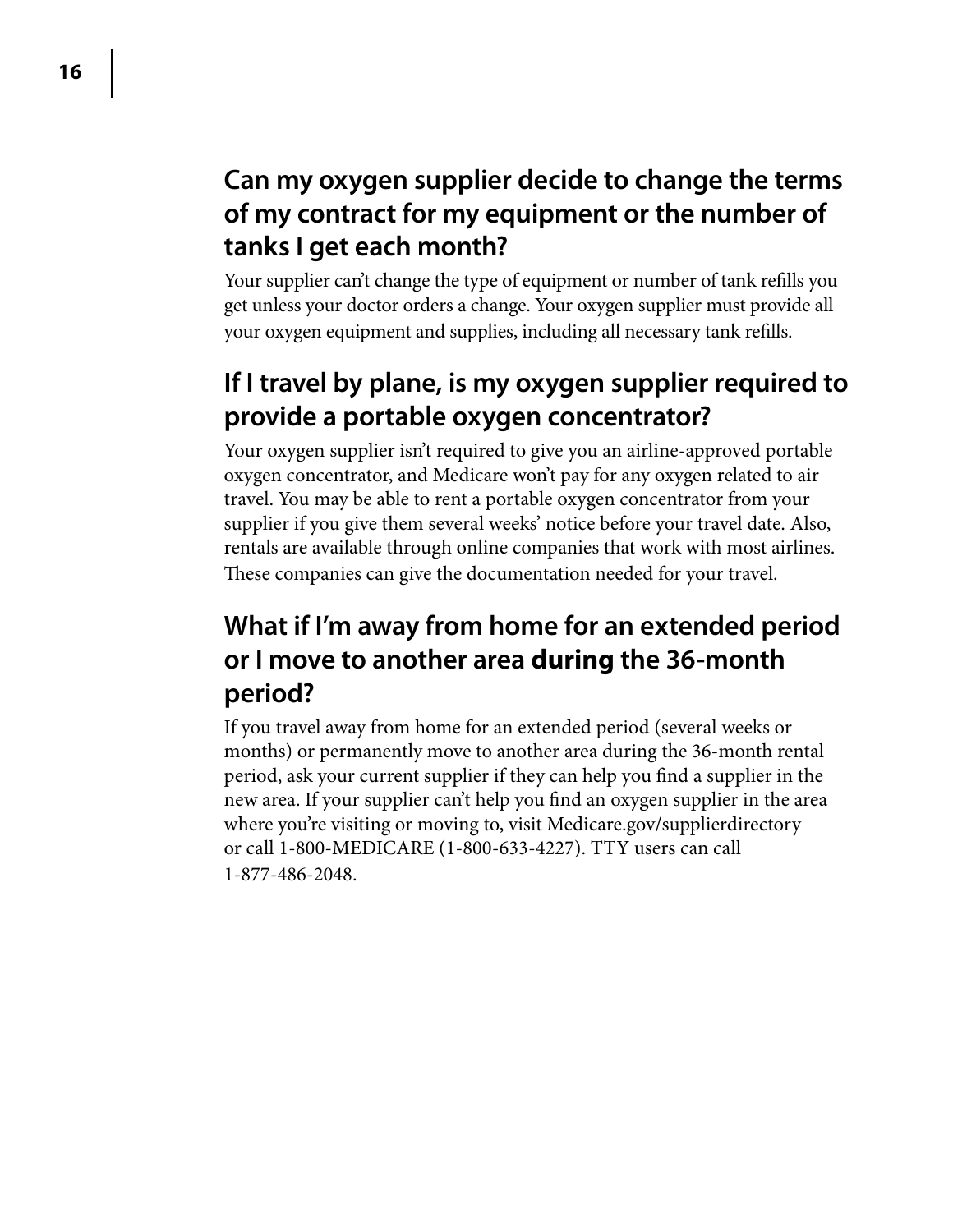# **What if I'm away from home for an extended period or I move to another area after the 36-month period?**

If you travel or move after the 36-month rental period ends, your supplier is responsible for making sure that you have oxygen and oxygen equipment in the new area. You can't be charged for oxygen equipment after month 36 even in these situations.

If you use either an oxygen concentrator or equipment used to fill portable tanks in your home, you may have to pay a maintenance and servicing payment every 6 months if the supplier comes to your house to inspect and service the equipment. The supplier can't charge you for this service unless they come to your home to inspect and service the equipment.

Your supplier may arrange for you to get oxygen and oxygen equipment from a different supplier in your new area. For more information, visit [Medicare.gov/supplierdirectory](http://Medicare.gov/supplierdirectory) or call 1-800-MEDICARE (1-800-633-4227). TTY users can call 1-877-486-2048.

# **What if my supplier refuses to continue providing my oxygen equipment & related services as required by law?**

If your supplier isn't following Medicare laws and rules, call 1-800-MEDICARE. A customer service representative will refer your case to the appropriate area.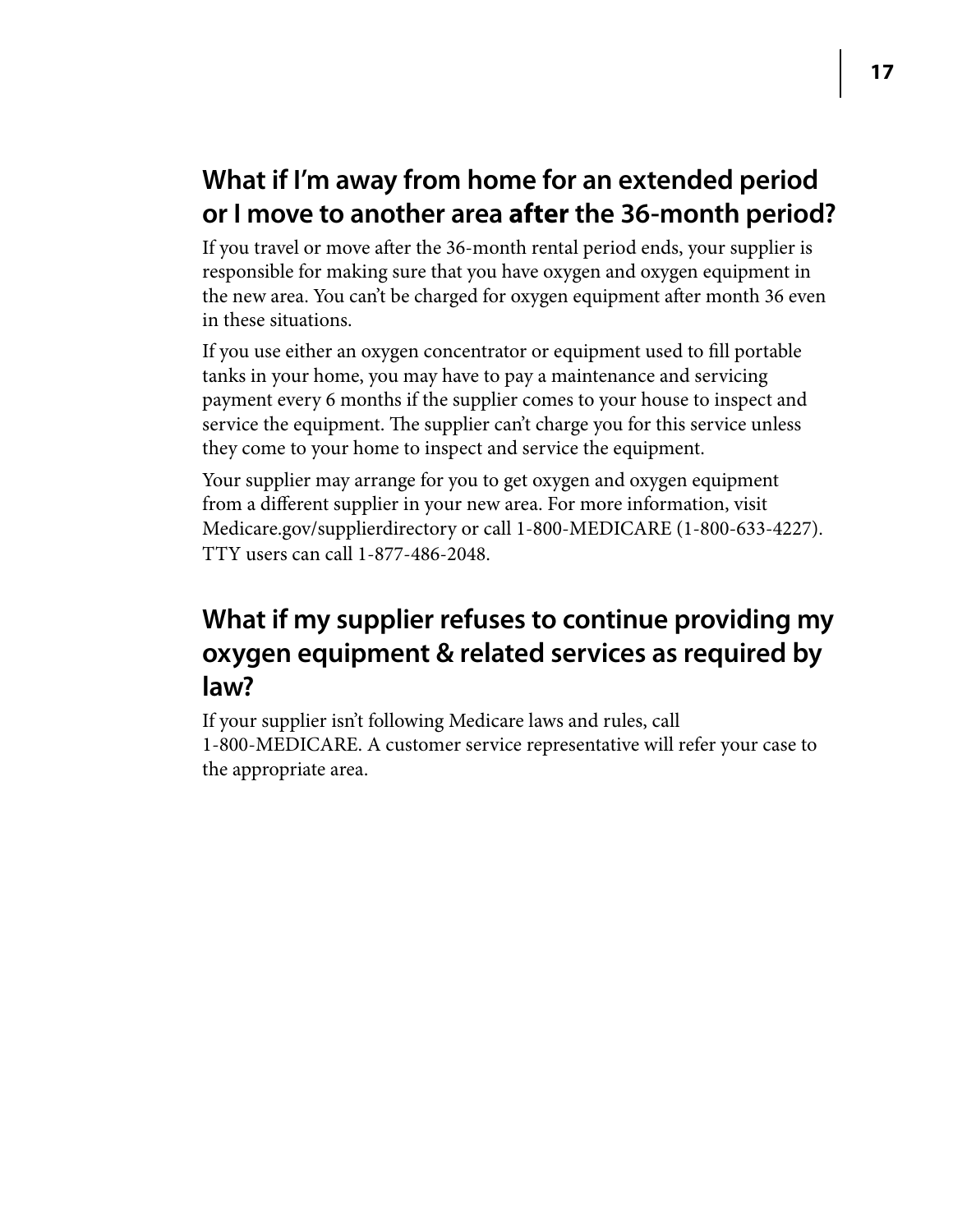# **Definitions**

<span id="page-17-3"></span>**Assignment—** An agreement by your doctor, provider, or supplier to be paid directly by Medicare, to accept the payment amount Medicare approves for the service, and not to bill you for any more than the Medicare deductible and coinsurance.

<span id="page-17-5"></span>**Coinsurance—** An amount you may be required to pay as your share of the cost for services after you pay any deductibles. Coinsurance is usually a percentage (for example, 20%).

**Copayment—** An amount you may be required to pay as your share of the cost for a medical service or supply, like a doctor's visit, hospital outpatient visit, or prescription drug. A copayment is usually a set amount, rather than a percentage. For example, you might pay \$10 or \$20 for a doctor's visit or prescription drug.

<span id="page-17-4"></span>**Deductible—** The amount you must pay for health care or prescriptions before Original Medicare, your prescription drug plan, or your other insurance begins to pay.

<span id="page-17-0"></span>**Durable medical equipment (DME)—** Certain medical equipment, like a walker, wheelchair, or hospital bed, that's ordered by your doctor for use in the home.

<span id="page-17-1"></span>**Medically necessary—** Health care services or supplies needed to diagnose or treat an illness, injury, condition, disease, or its symptoms and that meet accepted standards of medicine.

<span id="page-17-2"></span>**Medicare Advantage Plan (Part C)—**A type of Medicare health plan offered by a private company that contracts with Medicare. Medicare Advantage Plans provide all of your Part A and Part B benefits, excluding hospice. Medicare Advantage Plans include Health Maintenance Organizations, Preferred Provider Organizations, Private Fee-for-Service Plans, Special Needs Plans, and Medicare Medical Savings Account Plans. If you're enrolled in a Medicare Advantage Plan, most Medicare services are covered through the plan and aren't paid for by Original Medicare. Most Medicare Advantage Plans offer prescription drug coverage.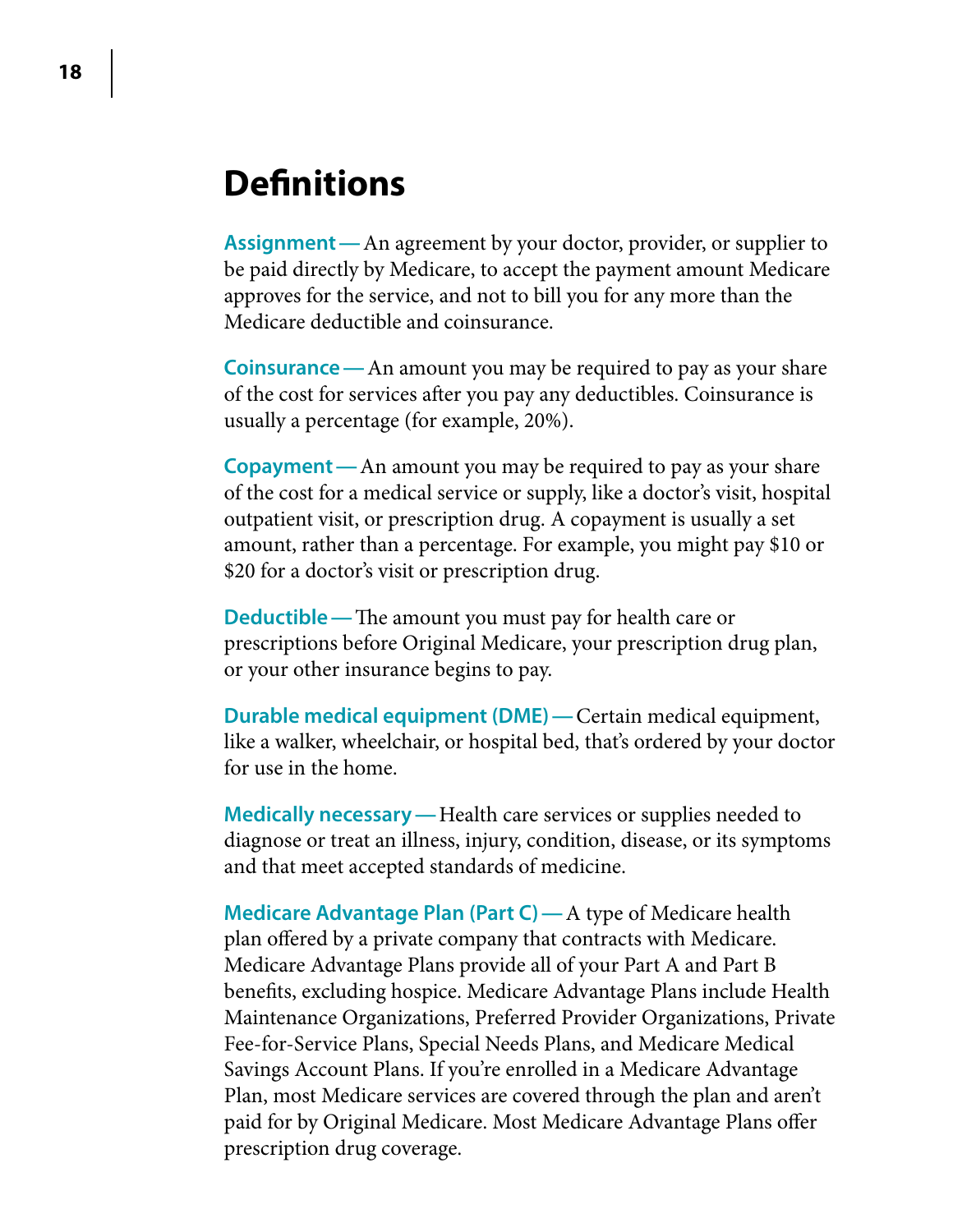<span id="page-18-5"></span>**Medicare-approved amount—** In Original Medicare, this is the amount a doctor or supplier that accepts assignment can be paid. It may be less than the actual amount a doctor or supplier charges. Medicare pays part of this amount and you're responsible for the difference.

<span id="page-18-3"></span>**Medicare health plan—** Generally, a plan offered by a private company that contracts with Medicare to provide Part A and Part B benefits to people with Medicare who enroll in the plan. Medicare health plans include all Medicare Advantage Plans, Medicare Cost Plans, and Demonstration/ Pilot Programs. Programs of All-inclusive Care for the Elderly (PACE) organizations are special types of Medicare health plans. PACE plans can be offered by public or private companies and provide Part D and other benefits in addition to Part A and Part B benefits.

<span id="page-18-2"></span>**Medicare Part A (Hospital Insurance)—** Part A covers inpatient hospital stays, care in a skilled nursing facility, hospice care, and some home health care.

**Medicare Part B (Medical Insurance)—** Part B covers certain doctors' services, outpatient care, medical supplies, and preventive services.

<span id="page-18-4"></span>**Medigap policy—** Medicare Supplement Insurance sold by private insurance companies to fill "gaps" in Original Medicare coverage.

<span id="page-18-0"></span>**Original Medicare—** Original Medicare is a fee-for-service health plan that has 2 parts: Part A (Hospital Insurance) and Part B (Medical Insurance). After you pay a deductible, Medicare pays its share of the Medicare-approved amount, and you pay your share (coinsurance and deductibles).

<span id="page-18-1"></span>**Skilled nursing facility (SNF)—** A nursing facility with the staff and equipment to give skilled nursing care and, in most cases, skilled rehabilitative services and other related health services.